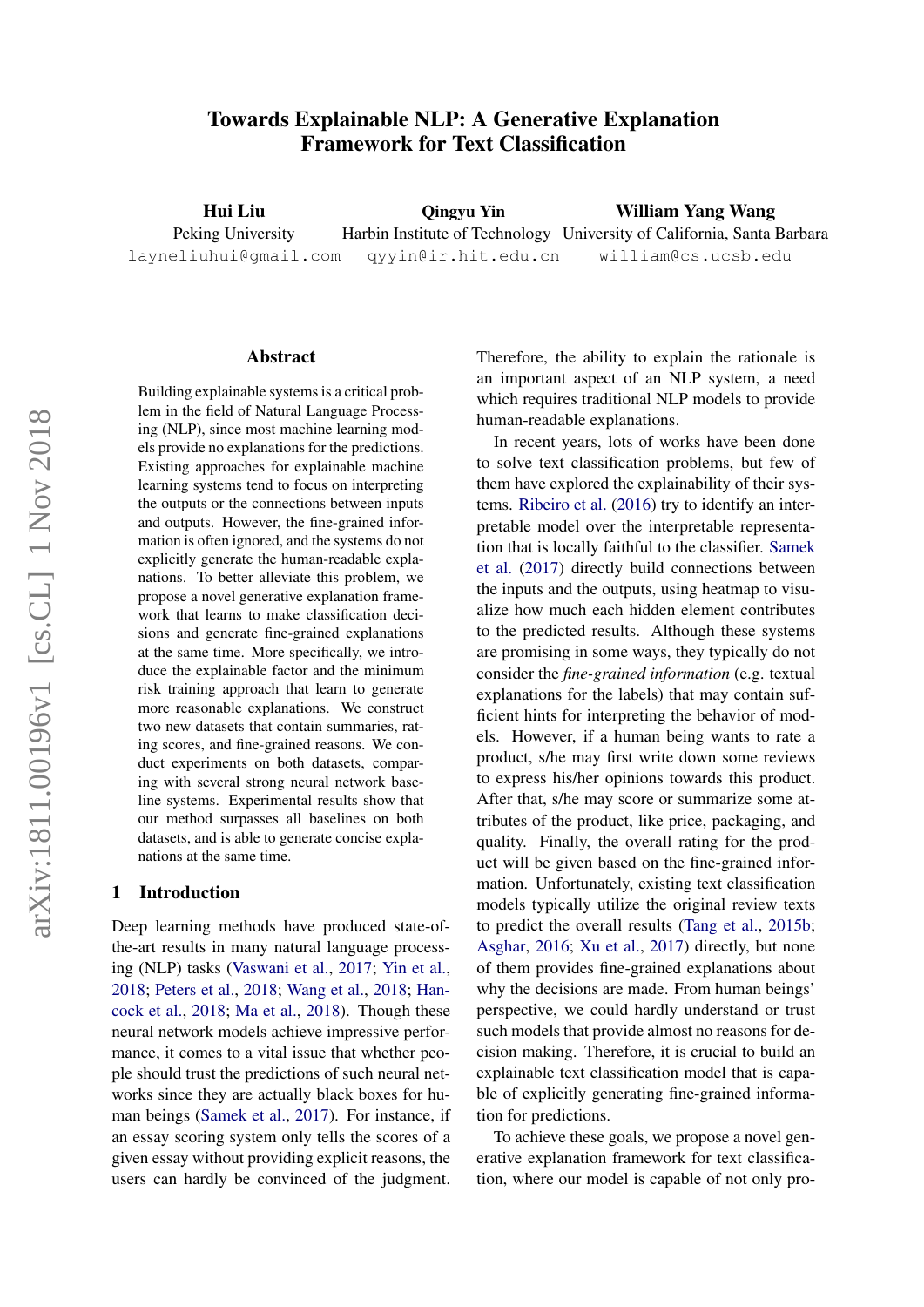viding the classification predictions but also generating fine-grained information as explanations for decisions. The novel idea behind our hybrid generative-discriminative method is to explicitly capture the fine-grained information inferred from raw texts, utilizing the information to help interpret the predicted classification results and improve the overall performance. Specifically, we introduce the notion of an explainable factor and a minimum risk training method that learn to generate reasonable explanations for the overall predict results. Meanwhile, such a strategy brings stronger connections between the explanations and predictions, which in return leads to better performance. To the best of our knowledge, we are the first to explicitly explain the predicted results by utilizing the abstractive generative finegrained information.

In this work, we regard the summaries (texts) and rating scores (numbers) as the fine-grained information. Two datasets that contain these kinds of fine-grained information are collected to evaluate our method. More specifically, we construct a dataset crawled from a website called PCMag<sup>[1](#page-1-0)</sup>. Each item in this dataset consists of three parts: a long review text for one product, three short text comments (respectively explains the property of the product from positive, negative and neutral perspectives) and an overall rating score. We regard the three comments as fine-grained information for the long review text. Besides, we also conduct experiments on the Skytrax User Re-views Dataset<sup>[2](#page-1-1)</sup>, where each case consists of three parts: a review text for a flight, five sub-field rating scores (seat comfortability, cabin stuff, food, in-flight environment, ticket value) and an overall rating score. As for this dataset, we regard the five sub-field rating scores as fine-grained information for the flight review text.

Empirically, we evaluate our model-agnostic method on several neural network baseline methods for both datasets, including the CNN-based model [\(Kim,](#page-8-3) [2014\)](#page-8-3), the LSTM-based model [\(Liu](#page-8-4) [et al.,](#page-8-4) [2016\)](#page-8-4) and the CVAE-based sequence-tosequence model [\(Zhou and Wang,](#page-9-8) [2018\)](#page-9-8). Our experimental results suggest that our approach substantially improves the performance over baseline systems, illustrating the advantage of the usage the fine-grained information. Meanwhile, by provid-

ing the fine-grained information as explanations for the classification results, our model is an understandable system that is worth trusting. Our contributions are three-fold:

- We are the first to leverage the generated finegrained information for building a generative explanation framework for text classification, propose an explanation factor, and introduce minimum risk training for this hybrid generative-discriminative framework;
- We evaluate our model-agnostic explanation framework with different neural network architectures, and show considerable improvements over baseline systems on two datasets;
- We provide two new publicly available explainable NLP datasets that contain finegrained information as explanations for text classification.

# 2 Generative Explanation Framework

In this part, we present our Generative Explanation Framework (GEF), including the task definition, notations, and detailed model descriptions.

# 2.1 Task Definition and Notations

The research problem investigated in this paper is defined as: How can we generate fine-grained explanations for the decisions our classification model makes? To answer this question, we may first investigate what are good fine-grained explanations. For example, in sentiment analysis, if a product A has three attributes: i.e., quality, practicality, and price. Each attribute can be described as "HIGH" or "LOW". And we want to know whether  $A$  is a "GOOD" or "BAD" product. If our model categorizes A as "GOOD" and it tells that the quality of  $A$  is "HIGH", the practicality is "HIGH" and the price is "LOW", we can regard these values of attributes as good explanations that illustrate why the model judges A to be "GOOD". On the contrary, if our model produces the same values for the attributes, but it tells that  $A$  is a "BAD" product, we then think the model gives bad explanations. Therefore, for a given classification prediction made by the model, we would like to explore more on the fine-grained information that can explain why it comes to such a decision for the current example. Meanwhile, we also want to

<span id="page-1-1"></span><span id="page-1-0"></span><sup>1</sup> https://www.pcmag.com/

<sup>&</sup>lt;sup>2</sup>https://github.com/quankiquanki/skytrax-reviewsdataset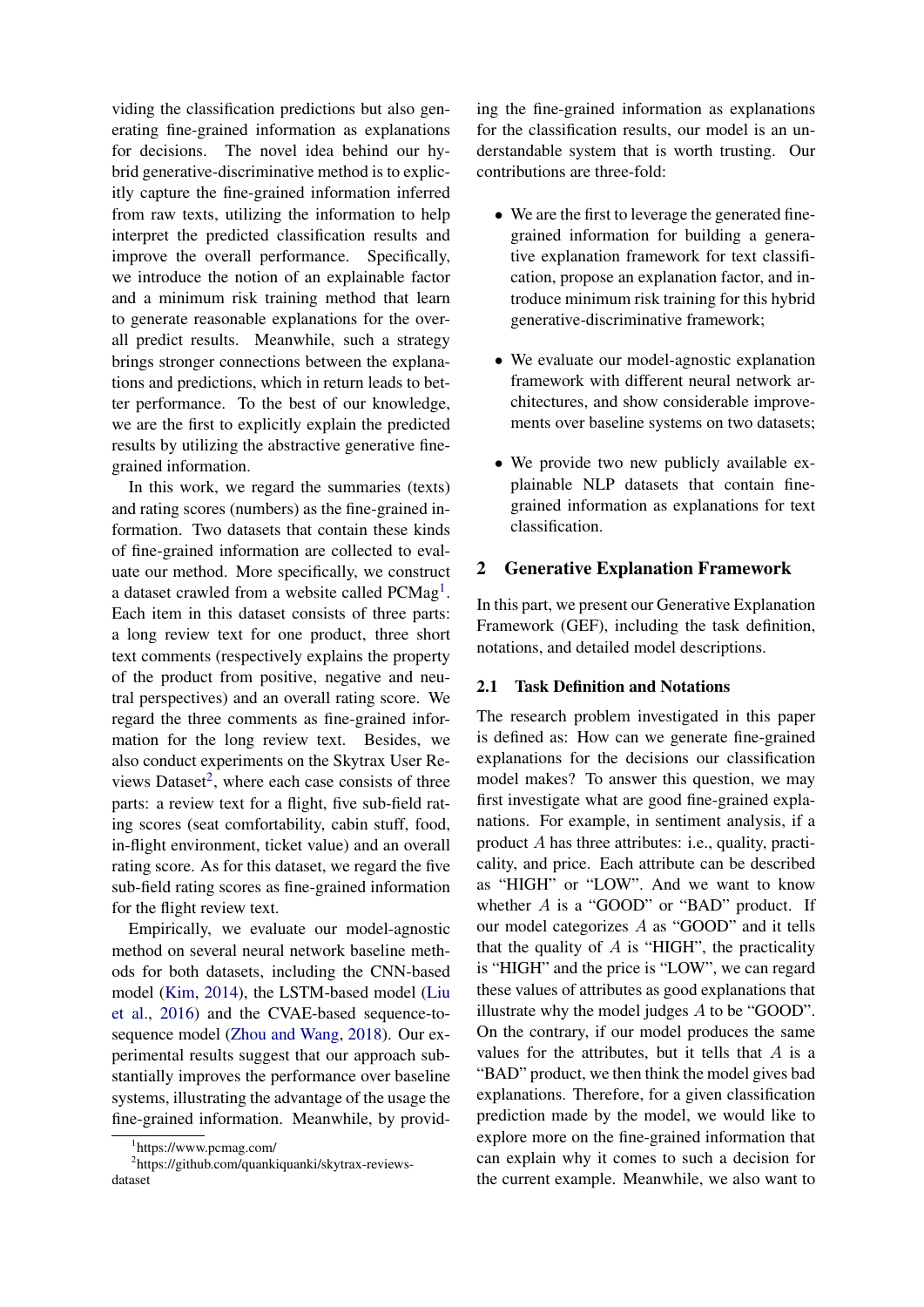figure out whether the fine-grained information inferred from the input texts can help improve the overall classification performance.

We denote the input sequence of texts to be  $S\{s_1, s_2, \ldots, s_{|S|}\}\$ , and we want to predict which category  $y_i (i \in [1, 2, \ldots, N])$  the sequence S belongs to. At the same time, the model can also produce generative fine-grained explanations  $e_c$  for  $y_i$ (Notice that  $e_c$  can be in any kinds of forms, including texts, numerical scores, etc.). Figure [1](#page-2-0) illustrates the architecture of our method.

<span id="page-2-0"></span>

Figure 1: The architecture of the Generative Explanation Framework.  $E$  encodes  $S$  into a representation vector  $v_e$ . Predictor P gives the probability distribution  $P_{pred}$  for categories. We extract the ground-truth probability  $\tilde{p}_{pred}$  from  $P_{pred}$ . Generator G takes  $v_e$  as input and generates explanations  $e_c$ . Then pretrained classifier C will respectively take  $e_c$  and  $e_g$  as input, output the ground-truth probability  $\tilde{p}_{classified}$  and  $\tilde{p}_{golden}.$ The explanation factor  $EF(S)$  is calculated through  $\tilde{p}_{pred}, \tilde{p}_{classified}$  and  $\tilde{p}_{golden}.$ 

# 2.2 Base Text Encoder and Explanation Generator

A common way to do text classification tasks is using an Encoder-Predictor architecture [\(Zhang](#page-9-9) [et al.,](#page-9-9) [2015;](#page-9-9) [Lai et al.,](#page-8-5) [2015\)](#page-8-5). As shown in Figure [1,](#page-2-0) a text encoder  $E$  takes the input text sequence S, and encodes S into a representation vector  $v_e$ . A category predictor  $P$  then gets  $v_e$  as input and outputs the category  $y_i$  and its corresponding probability distribution  $P_{pred}$ .

As mentioned above, a desirable model should

not only predict the overall results  $y_i$ , but also provide generative explanations to illustrate why it makes such predictions. A common way to generate explanations is to feed  $v_e$  to an explanation generator G to generate fine-grained explanations  $e_c$  (Here, G can be a text decoder if  $e_c$  is in the form of texts, or  $G$  can be a multi-layer neural network if  $e_c$  is in the form of numerical scores). This procedure is formulated as:

$$
v_e = \text{Encoder}([s_1, s_2, \cdots, s_{|S|}]) \tag{1}
$$

$$
P_{pred} = Prediction(v_e)
$$
 (2)

$$
y = \underset{i}{\arg \max} (P_{pred,i}) \tag{3}
$$

$$
e_c = f_G(W_G \cdot v_e + b_G) \tag{4}
$$

where *Encoder* maps the input sequence  $[s_1, s_2, \cdots, s_{|S|}]$  into the representation vector  $v_e$ ; the *Predictor* takes the  $v_e$  as input and outputs the probability distribution over classification categories by using the softmax.

During the training process, the overall loss  $\mathcal L$  is composed of two parts, i.e., the classification loss  $\mathcal{L}_p$  and explanation generation loss  $\mathcal{L}_e$ :

$$
\mathcal{L}(e_g, S, \theta) = \mathcal{L}_p + \mathcal{L}_e \tag{5}
$$

where  $\theta$  represents all the parameters in the network.

### 2.3 Explanation Factor

The simple way to generate explanations, as demonstrated in the previous subsection, is quite straightforward. However, there is a significant shortage during the generating process: it fails to build strong connections between the generative explanations and the predicted overall results. In other words, the generative explanations seem to be independent of the predicted overall results. Therefore, in order to generate more reasonable explanations for the results, we propose to use an explanation factor to help build stronger connections between the explanations and predictions.

As we have demonstrated in the introduction, fine-grained information will reflect the overall results more intuitively than the original input text sequence. For example, given a review sentence, "The product is good to use", we may not be sure if the product should be rated as 5 stars or 4 stars. However, if we see that the attributes of the given product are all rated as 5 stars, we may be more convinced that the overall rating for the product should be 5 stars.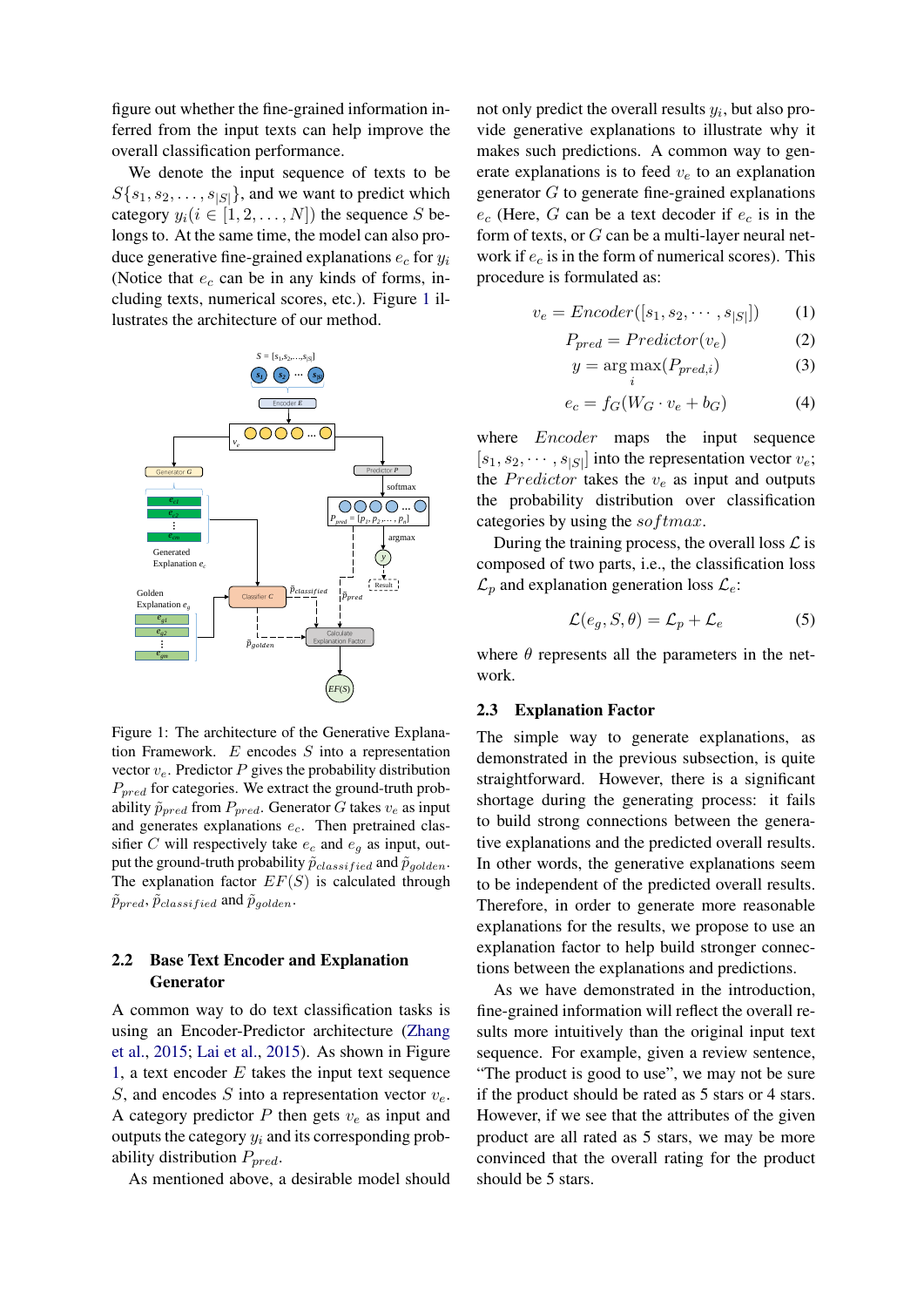So in the first place, we pretrain a classifier  $C$ , which also learns to predict the category  $y$  by directly taking the explanations as input. More specifically, the goal of  $C$  is to imitate human beings' behavior, which means that  $C$  should predict the overall results more accurately than the base model that takes the original text as the input. We will further prove this assumption in the experiments section.

We then use the pretrained classifier  $C$  to help provide a strong guidance for the text encoder  $E$ , making it capable of generating a more informative representation vector  $v_e$ . During the training process, we first get the generative explanations  $e_c$ by utilizing the explanation generator  $G$ . We then feed this generative explanations  $e_c$  to the classifier  $C$  to get the probability distribution of the predicted results  $P_{classified}$ . Meanwhile, we can also get the golden probability distribution  $P_{gold}$ by feeding the golden explanations  $e_q$  to C. The process can be formulated as:

$$
P_{classified} = softmax(f_C(W_C \cdot e_c + b_C))
$$
 (6)

$$
P_{gold} = softmax(f_C(W_C \cdot e_g + b_C)) \tag{7}
$$

In order to measure the distance among predicted results, generated explanations and golden generations, we extract the ground-truth probability  $\tilde{p}_{classified}, \tilde{p}_{pred}, \tilde{p}_{gold}$  from  $P_{classified}, P_{pred},$  $P_{gold}$  respectively. They will be used to measure the discrepancy between the predicted result and ground-truth result in minimum risk training.

We define our explanation factor  $EF(S)$  as:

$$
EF(S) = |\tilde{p}_{classified} - \tilde{p}_{gold}| + |\tilde{p}_{classified} - \tilde{p}_{pred}|
$$
\n(8)

There are two components in the formula of  $EF(S)$ :

• The first part  $|\tilde{p}_{classified} - \tilde{p}_{gold}|$  represents the distance between the generated explanations  $e_c$  and the golden explanations  $e_q$ . Since we pretrain  $C$  using golden explanations, we hold the view that if similar explanations are fed to the classifier, similar predictions should be generated. For instance, if we feed a golden explanation "Great performance" to the classifier  $C$  and it tells that this explanation means "a good product", then we feed another explanation "Excellent performance" to  $C$ , it should also tell that the explanation means "a good product". In this way, we hope that  $e_c$  can express the same or similar meaning as  $e_a$ .

• The second part  $|\tilde{p}_{classified} - \tilde{p}_{pred}|$  represents the relevance between the generated explanations  $e_c$  and the original texts  $S$ . The generated explanations should be able to interpret the overall result. For example, if the base model predicts S to be "a good product", but the classifier tends to classify  $e_c$  to be the explanations for "a bad product", then  $e_c$  cannot properly explain the reason why the base model gives such predictions.

# 2.4 Minimum Risk Training

Minimum risk training (MRT) aims to minimize the expected loss, i.e., risk over the training data [\(Ayana et al.,](#page-8-6) [2016\)](#page-8-6). Given a sequence S and golden explanations  $e_q$ , we define  $\mathcal{Y}(S,\theta)$  as the set of predicted overall results with parameter  $\theta$ . We define  $\Delta(y, \tilde{y})$  as the semantic distance between predicted overall results  $y$  and ground-truth  $\tilde{y}$ . Then, the objective function is defined as:

$$
\mathcal{L}_{MRT}(e_g, S, \theta) = \sum_{(e_g, S) \in D} \mathbb{E}_{\mathcal{Y}(S, \theta)} \Delta(y, \tilde{y}) \quad (9)
$$

where dataset  $D$  presents the whole training dataset.

In our experiment,  $\mathbb{E}_{\mathcal{Y}(S,\theta)}$  is the expectation over the set  $\mathcal{Y}(S, \theta)$ . Explanation Factor  $EF(S)$ represents the joint distance of input texts, generated explanations and golden explanations. Therefore, the objective function of MRT can be further formalized as:

$$
\mathcal{L}_{MRT}(e_g, S, \theta) = \sum_{(e_g, S) \in D} \mathcal{L}(e_g, S, \theta) EF(S)
$$
\n(10)

MRT exploits  $EF(S)$  to measure the loss, which learns to optimize GEF with respect to the specific evaluation metrics of the task. In order to avoid the total degradation of loss, we define our final loss function as:

$$
\mathcal{L}_{final} = \sum_{(e_g, S) \in D} \mathcal{L} + \mathcal{L}_{MRT} \tag{11}
$$

The whole training process of GEF is described in Algorithm [1.](#page-4-0)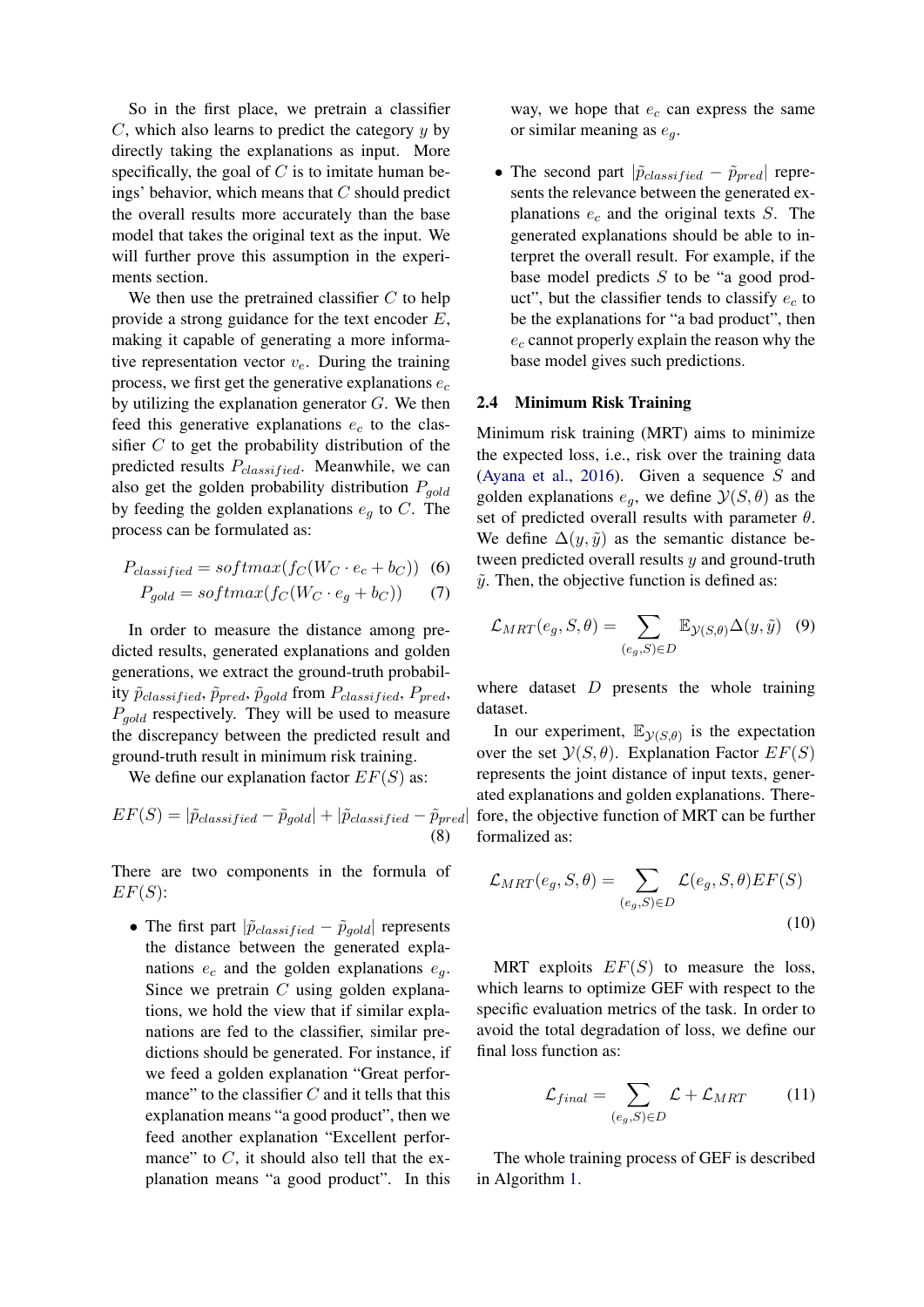### <span id="page-4-0"></span>Algorithm 1 Generative Explanation Network

- **Require:** Text Sequence S, Golden Explanations  $e_a$ , Classifier C, Overall Ground-truth  $\tilde{y}$ 1: Calculate representation vector  $v_e$  of S 2: Generate explanations  $e_c$  using  $v_e$ 3:  $\tilde{p}_{pred} = f(v_e, \tilde{y})$ 4:  $\tilde{p}_{gold} = f_C(e_g, v_e, \tilde{y})$ 5:  $\tilde{p}_{classified} = f_C(e_c, v_e, \tilde{y})$ 6:  $EF(S) = |\tilde{p}_{classified} - \tilde{p}_{gold}| + |\tilde{p}_{classified} - \tilde{p}_{pred}|$ 7: Calculate the explanation generation loss  $\mathcal{L}_e$ 8: Calculate the prediction loss  $\mathcal{L}_p$ 9:  $\mathcal{L}(e_g, S, \theta) = \mathcal{L}_p + \mathcal{L}_e$ 10:  $\mathcal{L}_{MRT}(e_g, S, \theta) = \mathcal{L}(e_g, S, \theta) EF(S)$ 11:  $\mathcal{L}_{final} = \mathcal{L}(e_g, S, \theta) + \mathcal{L}_{MRT}(e_g, S, \theta)$
- 12: Update  $\theta$  using gradient  $g \propto \nabla \mathcal{L}_{final}$

#### 2.5 Example 1: Text Explanations

Generally, the fine-grained explanations are in the form of texts in a real-world dataset. In order to test the performance of GEF on generating text explanations, we apply GEF to Conditional Variational Autoencoder (CVAE) [\(Sohn et al.,](#page-9-10) [2015\)](#page-9-10). CVAE is found to be capable of generating emotional texts and capturing greater diversity than traditional SEQ2SEQ models. As mentioned in the introduction section, text explanations usually express emotional feelings to some extent. The variable ways to express the same meaning of an explanation make CVAE suitable to be the base model to generate emotional and varied explanations.

We give an example of the structure of CVAE+GEF in Figure [2.](#page-4-1) For space consideration, we leave out the detailed structure of CVAE. In this architecture, golden explanations  $e_a$  and generated explanations  $e_c$  are both composed of three text comments: i.e., positive comments, negative comments, and neutral comments. We regard these three comments as fine-grained explanations for the final overall rating. The classifier is a skipconnected model of bidirectional GRU-RNN layers [\(Felbo et al.,](#page-8-7) [2017\)](#page-8-7). It takes the positive, negative and neutral comments as inputs, outputs the probability distribution of the predicted results.

#### 2.6 Example 2: Numerical Explanations

Another frequently used form of the fine-grained explanations for the overall results is numerical scores. For example, when a user wants to rate a product, s/he may first rate some attributes of the product, like the packaging, price, etc. After rating all the attributes, s/he will give an overall rating for the product. So we can say that the rating for the attributes can somewhat explain why

<span id="page-4-1"></span>

Figure 2: Structure of CVAE+GEF. There are totally 4 categories for the classification, and the ground-truth category is 2 in this example.

the user gives the overall rating. LSTM and CNN are shown to achieve great performance in text classification tasks [\(Tang et al.,](#page-9-11) [2015a\)](#page-9-11), so we use LSTM and CNN models as the encoder  $E$ , respectively. The fine-grained numerical explanations are also regarded as a classification problem in this example. We will report the detailed structure of input data and results in the following sections.

### 3 Dataset

We conduct experiments on two datasets where we use texts and numerical ratings to represent finegrained information respectively. The first one is crawled from a website called PCMag, and the other one is the Skytrax User Reviews Dataset. Note that all the texts in the two datasets are pre-processed by the Stanford Tokenizer<sup>[3](#page-4-2)</sup> [\(Manning](#page-8-8) [et al.,](#page-8-8) [2014\)](#page-8-8).

#### 3.1 PCMag Review Dataset

This dataset is crawled from the website PCMag. It is a website providing reviews for electronic products, like laptops, smartphones, cameras and so on. Each item in the dataset consists of three parts: i.e., a long review text, three short comments, and an overall rating score for the product. Three short comments are summaries of the long review respectively from positive, negative, neutral perspectives. An overall rating score is a num-

<span id="page-4-2"></span><sup>3</sup> https://nlp.stanford.edu/software/tokenizer.html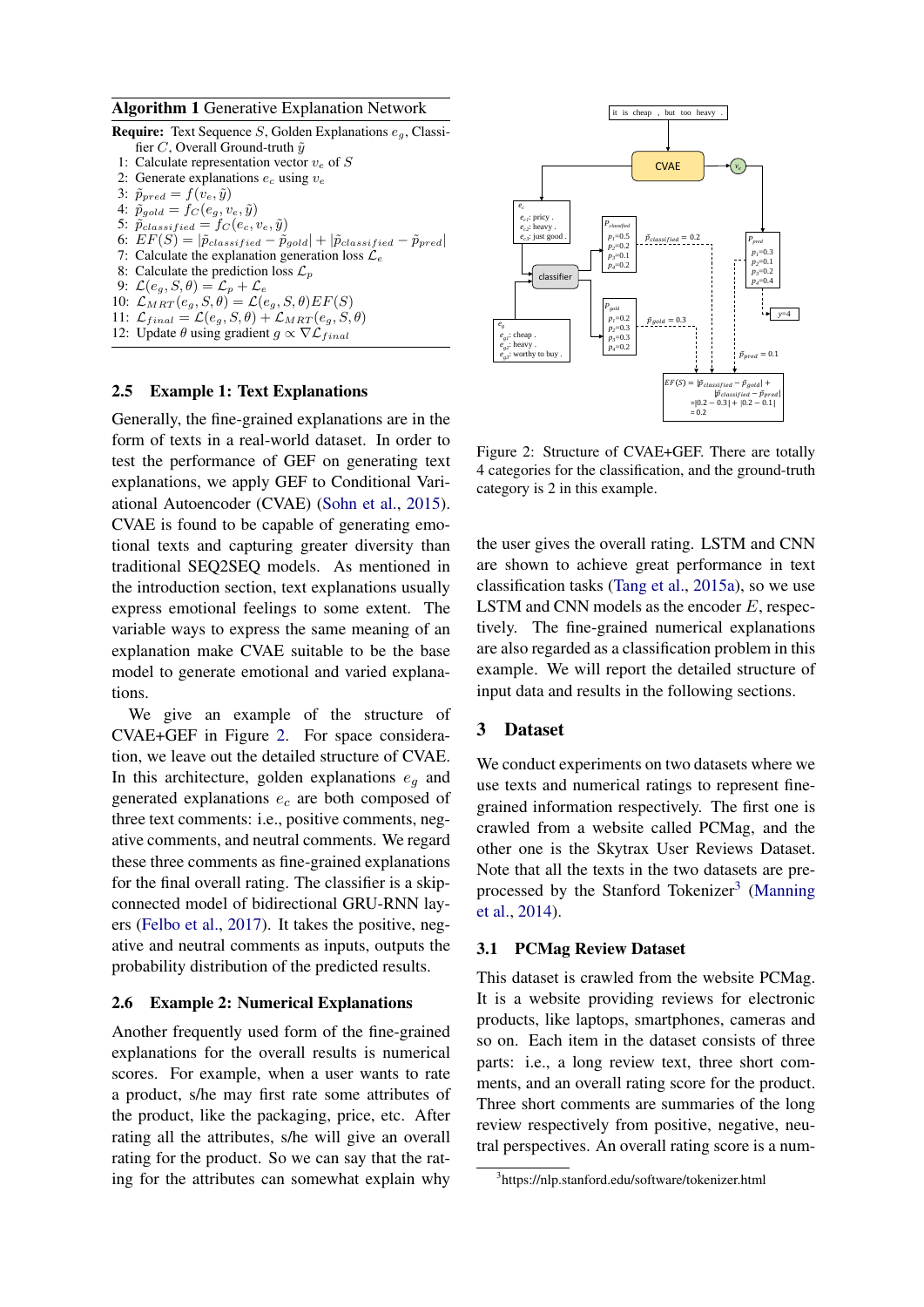| <b>Jveral</b><br>Score. | .        | L.J |     |     |      | <u>.</u> |            | - | J.V |
|-------------------------|----------|-----|-----|-----|------|----------|------------|---|-----|
| Number                  | $\sim$ 1 | 60  | 283 | 809 | 2399 | 3981     | 38<br>41 X |   |     |

<span id="page-5-1"></span><span id="page-5-0"></span>Table 1: The distribution of examples by each overall rating score in PCMag Review Dataset.

| Score<br>verali. |              |                 |                                        |     |      |      |              |     |      |                      |
|------------------|--------------|-----------------|----------------------------------------|-----|------|------|--------------|-----|------|----------------------|
| - -<br>Number    | 0.77<br>40/5 | 90<br>ົາ 1<br>∸ | $\overline{\phantom{a}}$<br>, <u>Д</u> | 186 | 1821 | 1302 | 2207<br>250' | 387 | 4008 | $1 - \Omega$<br>+796 |

Table 2: The distribution of examples by each overall rating score in Skytrax User Reviews Dataset.

ber ranging from 0 to 5, and the possible values that the score could be are  $\{1.0, 1.5, 2.0, ..., 5.0\}$ .

Since long text generation is not what we focus on, the items where review text contains more than 70 sentences or comments contain greater than 75 tokens are filtered. We randomly split the dataset into 10919/1373/1356 pairs for train/dev/test set. The distribution of the overall rating scores within this corpus is shown in Table [1.](#page-5-0)

# 3.2 Skytrax User Reviews Dataset

We incorporate an airline review dataset scraped from Skytraxs Web portal. Each item in this dataset consists of three parts: i.e., a review text, five sub-field scores and an overall rating score. The five sub-field scores respectively stand for the user's ratings for seat comfortability, cabin stuff, food, in-flight environment, and ticket value, and each score is an integer between 0 and 5. The overall score is an integer between 1 and 10.

Similar to the PCMag Review Dataset, we filter out the items where the review text contains more than 300 tokens. Then we randomly split the dataset into 21676/2710/2709 pairs for train/dev/test set. The distribution of the overall rating scores within this corpus is presented in Table [2.](#page-5-1)

# 4 Experiment Results and Analyses

In this section, we first report the experimental settings. Then, we show the general results of the GEF, including the comparison with the base model. Finally, we give some cases to take a closer look at the quality of the generated explanation using GEF.

# 4.1 Experimental Settings

As the goal of this study is to propose an explanation framework, in order to test the effectiveness of proposed GEF, we use the same experimental settings on the base model and on the base model+GEF.

We use GloVe [\(Pennington et al.,](#page-9-12) [2014\)](#page-9-12) word embedding for PCMag dataset and minimize the objective function using Adam [\(Kingma and Ba,](#page-8-9) [2014\)](#page-8-9). The hyperparameter settings for both datasets are listed in Table [3.](#page-5-2)

<span id="page-5-2"></span>

|         | Embedding   | hidden | batch size |
|---------|-------------|--------|------------|
| PCMag   | GloVe. 100  | 128    | 32         |
| Skytrax | random, 100 | 256    | 64         |

Table 3: Experimental settings for our experiments. Note that for CNN, we additionally set filter number to be 256 and filter sizes to be  $[3, 4, 5, 6]$ .

#### 4.2 Experiment Results

# 4.2.1 Text Explanations on PCMag Review Dataset

We use BLEU [\(Papineni et al.,](#page-9-13) [2002\)](#page-9-13) scores to evaluation the quality of generated text explanations. Table [4](#page-5-3) shows the comparison results of explanations generated by CVAE and CVAE+GEF.

<span id="page-5-3"></span>

|          |                 | BLEU-1 | BLEU-2 | BLEU-3 | BLEU-4 |
|----------|-----------------|--------|--------|--------|--------|
| Positive | <b>CVAE</b>     | 36.1   | 13.5   | 3.7    | 2.2    |
|          | <b>CVAE+GEF</b> | 40.1   | 15.6   | 4.5    | 2.6    |
| Negative | <b>CVAE</b>     | 33.3   | 14.1   | 3.1    | 2.2    |
|          | <b>CVAE+GEF</b> | 35.9   | 16.0   | 4.0    | 2.9    |
| Neutral  | <b>CVAE</b>     | 30.0   | 8.8    | 2.0    | 1.2    |
|          | <b>CVAE+GEF</b> | 33.2   | 10.2   | 2.5    | 1.5    |

Table 4: BLEU scores for generated explanations. The low BLEU-3 and BLEU-4 scores are because the target explanations contain many domain-specific words with low frequency, which makes it hard for the model to generate accurate explanations.

There are considerable improvements on the BLEU scores of explanations generated by CVAE+GEF over the explanations generated by CVAE, which demonstrates that the explanations generated by CVAE+GEF are of higher quality. CVAE+GEF can generate explanations that are closer to the overall results, thus can better illustrate why our model makes such a decision.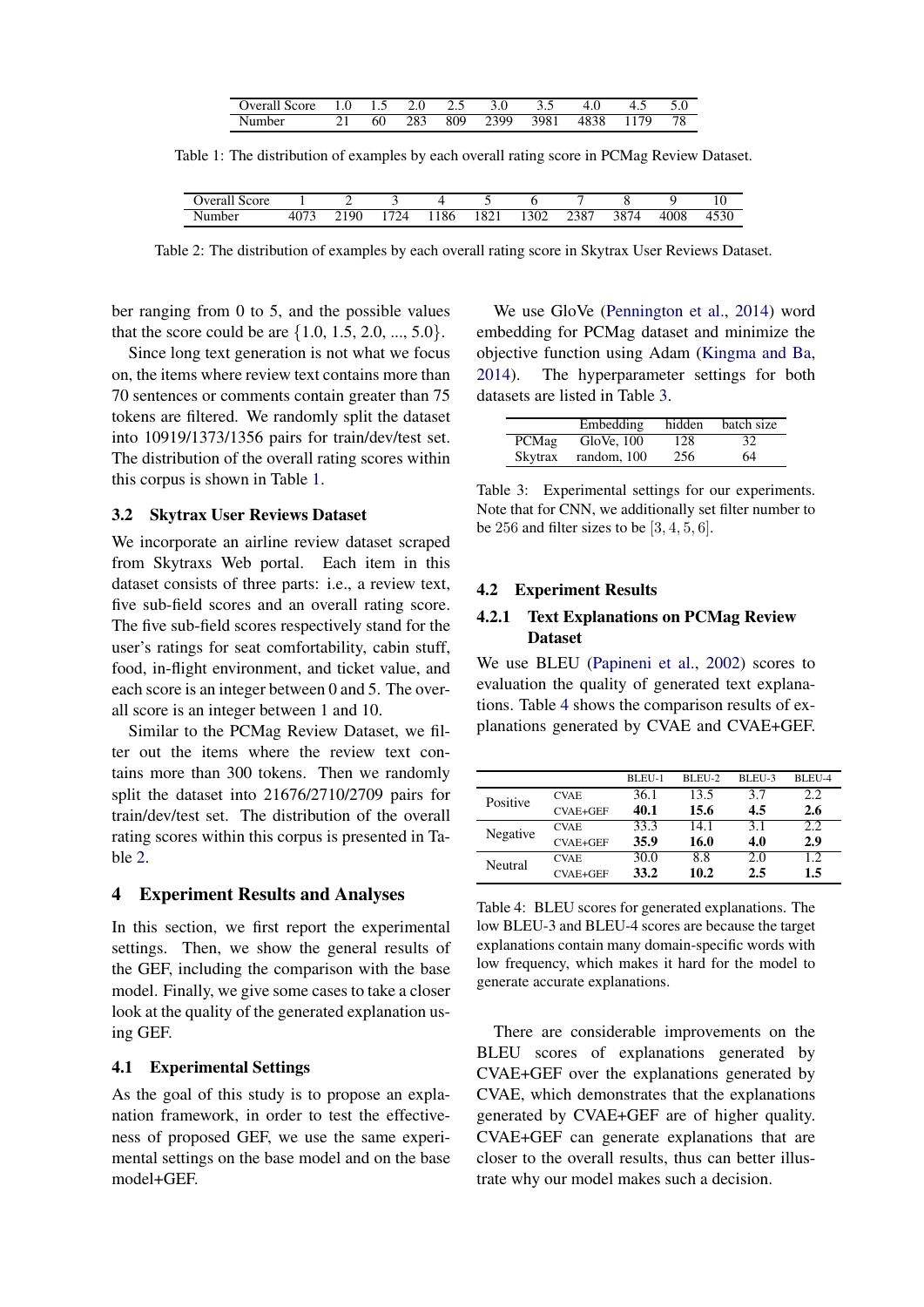Our goal is that the generated fine-grained explanations should provide the extra guidance to the classification task, so we also compare the performance of classification on CVAE and CVAE+GEF. We use top-1 accuracy and top-3 accuracy as the evaluation metrics for the performance of classification. In Table [5,](#page-6-0) we compare the results of CVAE+GEF with CVAE in both test and dev set. As shown in the table, CVAE+GEF has better classification results than CVAE, which indicates that the fine-grained information can really help enhance the overall classification results.

<span id="page-6-0"></span>

|             | $Acc\%$ (Dev) | $Acc\%$ (Test) |
|-------------|---------------|----------------|
| <b>CVAE</b> | 42.07         | 42.58          |
| CVAE+GEF    | 44.04         | 43.67          |
| Oracle      | 46.43         | 46.73          |

Table 5: Classification accuracy on PCMag Review Dataset. *Oracle* means if we feed ground-truth text explanations to the Classifier  $C$ , the accuracy  $C$  can achieve to do classification. *Oracle* confirms our assumption that explanations can do better in classification than the original text.

As aforementioned, we have an assumption that if we use fine-grained explanations to do the classification, we shall get better results than using the original input texts. So we list the performance of the classifier  $C$  in Table [5](#page-6-0) to make the comparison. As we have elaborated in the previous section, the input of  $C$  is the text explanations. Experiments show that  $C$  has better performance than both CVAE and CVAE+GEF, which proves our assumption to be reasonable.

## 4.2.2 Numerical Explanations in Example 2

In the Skytrax User Reviews Dataset, the overall ratings are integers between 1 to 10, and the five sub-field ratings are integers between 0 and 5. All of them can be treated as classification problems, so we use accuracy to evaluate the performance.

The accuracy of predicting the sub-field ratings can indicate the quality of generated numerical explanations. In order to prove that GEF can help generate better explanations, we show the accuracy of the sub-field rating classification in Table [6.](#page-6-1) The 5 ratings evaluate the seat comfortability, cabin stuff, food, in-flight environment, and ticket value, respectively. As we can see from the results in Table [6,](#page-6-1) the accuracy for 5 sub-field ratings all get enhanced comparing with the baseline. Therefore, we can tell that GEF can improve the quality of generated numerical explanations.

<span id="page-6-1"></span>

|             | $S\%$ | $c\%$ | $f\%$ | $1\%$ | $t\%$ |
|-------------|-------|-------|-------|-------|-------|
| <b>LSTM</b> | 46.59 | 52.27 | 43.74 | 41.82 | 45.04 |
| LSTM+GEF    | 49.13 | 53.16 | 46.29 | 42.34 | 48.25 |
| <b>CNN</b>  | 46.22 | 51.83 | 44.59 | 43.34 | 46.88 |
| $CNN+GEF$   | 49.80 | 52.49 | 48.03 | 44.67 | 48.76 |

Table 6: Accuracy of sub-field numerical explanations on Skytrax User Reviews Dataset. s, c, f, t, v stand for seat comfortability, cabin stuff, food, in-flight environment and ticket value, respectively.

Then we compare the result for classification in Table [7.](#page-6-2) As the table shows, the accuracy or top-3 accuracy doesn't differ too much when using LSTM or CNN as the base model. When the models are combined with GEF, accuracy gets improved. Moreover, the performances of the classifier are better than LSTM (+GEF) and CNN (+GEF), which further confirms our assumption that the classifier  $C$  can imitate the conceptual habits of human beings. Leveraging the explanations can provide guidance for the model when doing final results prediction.

<span id="page-6-2"></span>

|             | Acc%  | Top-3 Acc $%$ |
|-------------|-------|---------------|
| <b>LSTM</b> | 38.06 | 76.89         |
| LSTM+GEF    | 39.20 | 77.96         |
| <b>CNN</b>  | 37.06 | 76.85         |
| $CNN+GEF$   | 39.02 | 79.07         |
| Oracle      | 45.00 | 83.13         |

Table 7: Classification accuracy on Skytrax User Reviews Dataset. *Oracle* means if we feed ground-truth numerical explanation to the Classifier  $C$ , the accuracy C can achieve to do classification.

# 4.3 Case Study

Lastly, we show several cases to illustrate the explainability of our proposed Generative Explanation Framework.

# 4.3.1 Text Explanation Cases

First, we show the examples of text explanations generated by CVAE+GEF in Table [8.](#page-7-0) We can see that our model can accurately capture some key points in the golden explanations. And it can learn to generate grammatical comments that are logically reasonable.

#### 4.3.2 Numerical Explanation Cases

In order to show the effectiveness of our model, we also randomly sample some cases from the generated explanations on the Skytrax User Review Dataset. Since the performance is similar using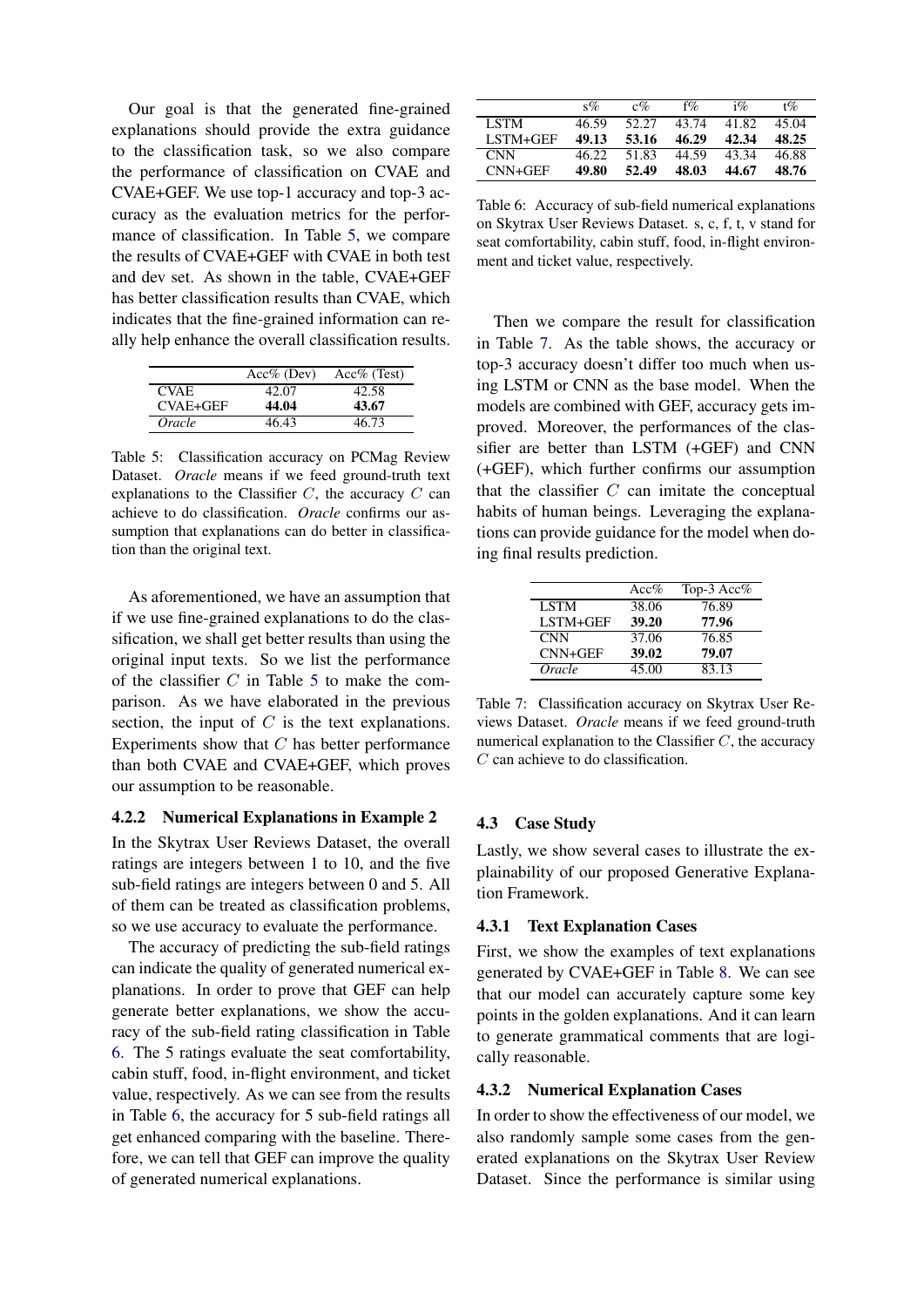<span id="page-7-0"></span>

| Product<br>and        | <b>Explanations</b>                                                                                                       |
|-----------------------|---------------------------------------------------------------------------------------------------------------------------|
| <b>Overall Rating</b> |                                                                                                                           |
|                       | <b>Positive Generated: Good contrast. Good black levels. Affordable.</b>                                                  |
|                       |                                                                                                                           |
|                       | <b>Positive Golden:</b> Gorgeous 4k picture. Ggood color accuracy. Solid value for a large und screen.                    |
| Television, 4.0       |                                                                                                                           |
|                       | <b>Negative Generated: Mediocre black levels. Poor shadow detail. Poor off-angle viewing.</b>                             |
|                       | <b>Negative Golden:</b> Mediocre black levels. Poor input lag. Colors run slightly cool. Disappointing                    |
|                       | online features. Poor off-angle viewing.                                                                                  |
|                       |                                                                                                                           |
|                       | <b>Neutral Generated:</b> A solid, gorgeous 4k screen that offers a sharp 4k picture, but it's missing some               |
|                       | features for the competition.                                                                                             |
|                       | Neutral Golden: A solid 4k television line, but you can get an excellent 1080p screen with more                           |
|                       | features and better performance for much less.                                                                            |
|                       |                                                                                                                           |
|                       | <b>Positive Generated: Simple, functional design. Handy features.</b>                                                     |
|                       | <b>Positive Golden:</b> Charming design. Reasonably priced. Capless design.                                               |
| Flash Drive, 3.0      |                                                                                                                           |
|                       | <b>Negative Generated:</b> All-plastic construction. No usb or color protection.                                          |
|                       | <b>Negative Golden:</b> All-plastic construction. On the slow side. Crowds neighboring ports. flash drives                |
|                       | geared toward younger children don't have some sort of password protection.                                               |
|                       |                                                                                                                           |
|                       | <b>Neutral Generated:</b> The tween-friendly $\langle$ UNK $\rangle$ colorbytes are clearly designed and offers a compre- |
|                       | hensive usb 3.0, but it's not as good as the competition.                                                                 |
|                       | <b>Neutral Golden:</b> The kid-friendly dane-elec share by tes value pack drives aren't the quickest or most              |
|                       | rugged flash drives out there, but they manage to strike the balance between toy and technology. Careful                  |
|                       |                                                                                                                           |
|                       | parents would be better off giving their children flash drives with some sort of password protection.                     |

Table 8: Examples from our generated explanations. (UNK) stands for "unknown word".

LSTM or CNN as the base model, so we only show the result from CNN for space consideration. As demonstrated in Table [9,](#page-7-1) when the overall rating is high, GEF tends to predict higher ratings for the 5 sub-field attributes. And if GEF predicts low ratings for the 5 sub-field attributes, it also gives a low overall rating.

<span id="page-7-1"></span>

| Overall |      | S   | c   |     |     |     |
|---------|------|-----|-----|-----|-----|-----|
| 9.0     | pred | 4.0 | 5.0 | 5.0 | 4.0 | 5.0 |
|         | gold | 4.0 | 5.0 | 5.0 | 4.0 | 4.0 |
| 6.0     | pred | 3.0 | 5.0 | 3.0 | 3.0 | 4.0 |
|         | gold | 4.0 | 5.0 | 3.0 | 3.0 | 4.0 |
| 2.0     | pred | 2.0 | 1.0 | 2.0 | 2.0 | 2.0 |
|         | gold | 2.0 | 2.0 | 1.0 | 2.0 | 2.0 |

Table 9: Examples from the results on Skytrax User Reviews Dataset. s, c, f, i, t stand for seat comfortability, cabin stuff, food, in-flight environment and ticket value, respectively.

# 4.3.3 Error and Analysis

We focus on the deficiency of generation for text explanation in this part.

First of all, although our proposed GEF can capture the key points in the explanation, as we can see from the given example in Table [8,](#page-7-0) the generated text explanation tend to be shorter than golden explanations. This is because longer explanations tend to bring more loss, so GEF tends to leave out the words that are of less informative, like some

function words, conjunctions, etc. In order to solve this problem, we may consider adding length reward/penalty by using reinforcement learning to control the length of generated texts.

Second, as we can see from Table [8,](#page-7-0) there are  $\langle$ UNK $\rangle$ s in the generated explanations. Since we are generating abstractive comments for product reviews, there may exist some domain-specific words. The frequency of these special words is low, so it is relatively hard for GEF to learn to embed and generated these words. A substituted way is that we can use char-embedding structure to more detailedly describe the information contained in these words.

# 5 Related Work

Our work is closely aligned with Explainable Artificial Intelligence (XAI) [\(Gunning,](#page-8-10) [2017\)](#page-8-10), which is claimed to be essential if users are to understand, appropriately trust, and effectively manage this incoming generation of artificially intelligent partners. In artificial intelligence, providing an explanation of individual decisions is a topic that has attracted attention in recent years. The traditional way of explaining the results is to directly build connections between the input and output, and try to figure out how much each dimension or element in the input contributes to the final output. Some previous works explain the result from two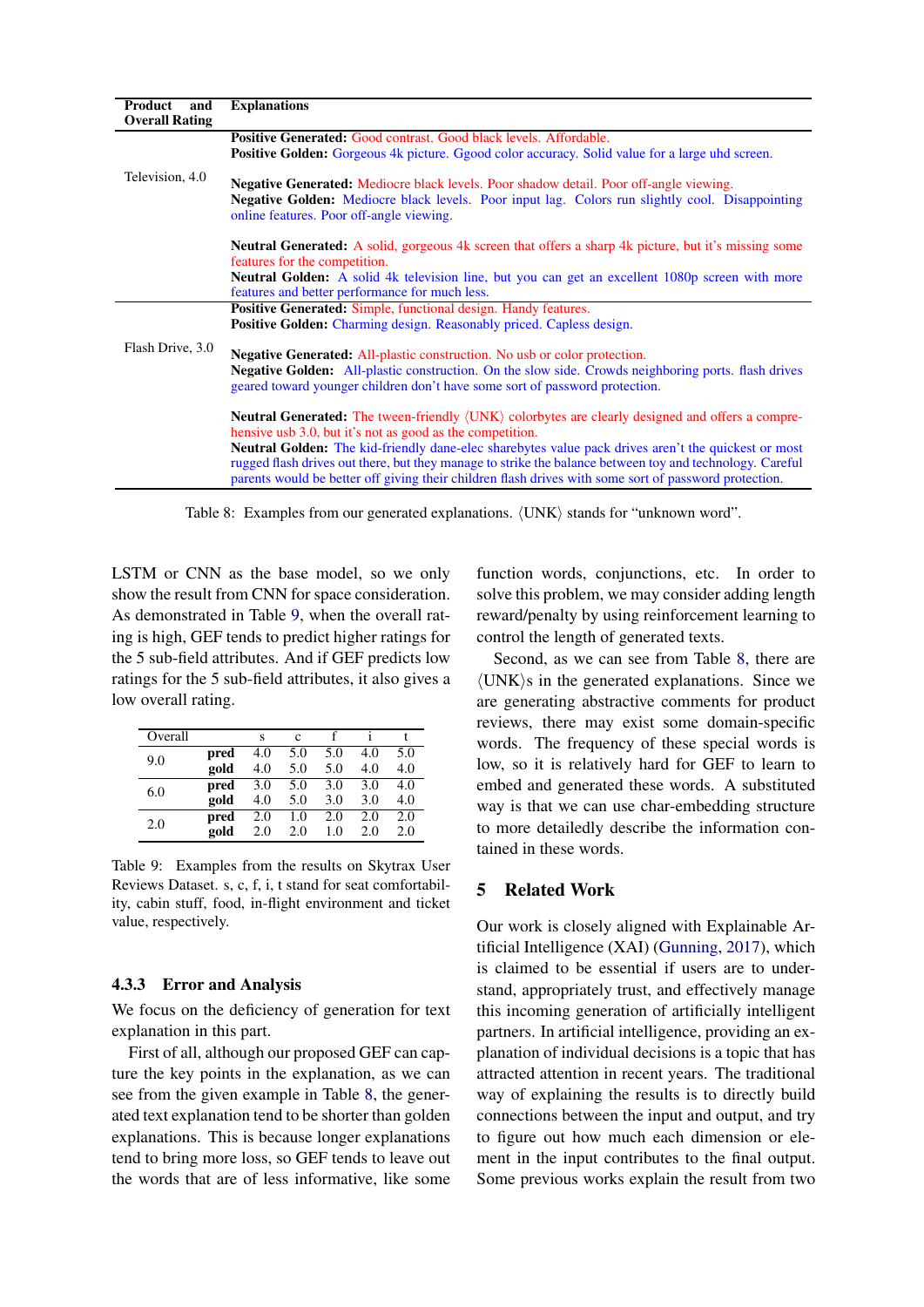ways: evaluating the sensitivity of output if input changes and analyze the result from a mathematical way by redistributing the prediction function backward using local redistribution rules [\(Samek](#page-9-4) [et al.,](#page-9-4) [2017\)](#page-9-4). There are some works connecting the result with the classification model. [Ribeiro](#page-9-5) [et al.](#page-9-5) [\(2016\)](#page-9-5) try to explain the result from the result itself and provide a global view of the model. Although the method is promising and mathematically reasonable, they cannot generate explanations in natural forms. They focus more on how to interpret the result.

Some of the previous works have similar motivations as our work. [Lei et al.](#page-8-11) [\(2016\)](#page-8-11) rationalize neural prediction by extracting the phrases from the input texts as the explanations. They conduct their work in an extractive approach, and focus on rationalizing the predictions. However, our work aims not only to predict the results, but also to generate abstractive explanations, and our framework can generate explanations both in the forms of texts and numerical scores. [Ouyang et al.](#page-8-12) [\(2018\)](#page-8-12) apply explanations to recommendation systems, integrating user information to generate explanation texts and further evaluating these explanations by using them to predict the result. The problem of their work is that they don't build strong interactions between the explanations and recommendation results, where the strongest connection of the recommendation result and explanations is that they have the same input. [Hancock et al.](#page-8-0) [\(2018\)](#page-8-0) proposes to use a classifier with natural language explanations that are annotated by human beings to do the classification. Our work is different from theirs in that we use the natural attributes as the explanations which are more frequent in reality.

# 6 Conclusion

In this paper, we investigate the possibility of using the fine-grained information to help explain the decision made by our classification model. More specifically, we design a Generative Explanation Framework (GEF) that can be adapted to different models. Minimum risk training method is applied to our proposed framework. Experiments demonstrate that after combining with GEF, the performance of the base model can be enhanced. Meanwhile, the quality of explanations generated by our model is also improved, which demonstrates that GEF is capable of generating more reasonable explanations for the decision.

## References

- <span id="page-8-2"></span>Nabiha Asghar. 2016. Yelp dataset challenge: Review rating prediction. *arXiv preprint arXiv:1605.05362*.
- <span id="page-8-6"></span>Shiqi Shen Ayana, Zhiyuan Liu, and Maosong Sun. 2016. Neural headline generation with minimum risk training. *arXiv preprint arXiv:1604.01904*.
- <span id="page-8-7"></span>Bjarke Felbo, Alan Mislove, Anders Søgaard, Iyad Rahwan, and Sune Lehmann. 2017. Using millions of emoji occurrences to learn any-domain representations for detecting sentiment, emotion and sarcasm. In *Proceedings of the 2017 Conference on Empirical Methods in Natural Language Processing*, pages 1615–1625.
- <span id="page-8-10"></span>David Gunning. 2017. Explainable artificial intelligence (xai). *Defense Advanced Research Projects Agency (DARPA), nd Web*.
- <span id="page-8-0"></span>Braden Hancock, Paroma Varma, Stephanie Wang, Martin Bringmann, Percy Liang, and Christopher Ré. 2018. [Training classifiers with natural lan](http://aclweb.org/anthology/P18-1175)[guage explanations.](http://aclweb.org/anthology/P18-1175) In *Proceedings of the 56th Annual Meeting of the Association for Computational Linguistics (Volume 1: Long Papers)*, pages 1884– 1895. Association for Computational Linguistics.
- <span id="page-8-3"></span>Yoon Kim. 2014. Convolutional neural networks for sentence classification. *EMNLP*.
- <span id="page-8-9"></span>Diederik P Kingma and Jimmy Ba. 2014. Adam: A method for stochastic optimization. *arXiv preprint arXiv:1412.6980*.
- <span id="page-8-5"></span>Siwei Lai, Liheng Xu, Kang Liu, and Jun Zhao. 2015. Recurrent convolutional neural networks for text classification. In *AAAI*, volume 333, pages 2267– 2273.
- <span id="page-8-11"></span>Tao Lei, Regina Barzilay, and Tommi Jaakkola. 2016. Rationalizing neural predictions. *EMNLP*.
- <span id="page-8-4"></span>Pengfei Liu, Xipeng Qiu, and Xuanjing Huang. 2016. Recurrent neural network for text classification with multi-task learning. *arXiv preprint arXiv:1605.05101*.
- <span id="page-8-1"></span>Xuezhe Ma, Zecong Hu, Jingzhou Liu, Nanyun Peng, Graham Neubig, and Eduard Hovy. 2018. [Stack](http://aclweb.org/anthology/P18-1130)[pointer networks for dependency parsing.](http://aclweb.org/anthology/P18-1130) In *Proceedings of the 56th Annual Meeting of the Association for Computational Linguistics (Volume 1: Long Papers)*, pages 1403–1414. Association for Computational Linguistics.
- <span id="page-8-8"></span>Christopher Manning, Mihai Surdeanu, John Bauer, Jenny Finkel, Steven Bethard, and David McClosky. 2014. The stanford corenlp natural language processing toolkit. In *Proceedings of 52nd annual meeting of the association for computational linguistics: system demonstrations*, pages 55–60.
- <span id="page-8-12"></span>Sixun Ouyang, Aonghus Lawlor, Felipe Costa, and Peter Dolog. 2018. Improving explainable recommendations with synthetic reviews. *arXiv preprint arXiv:1807.06978*.